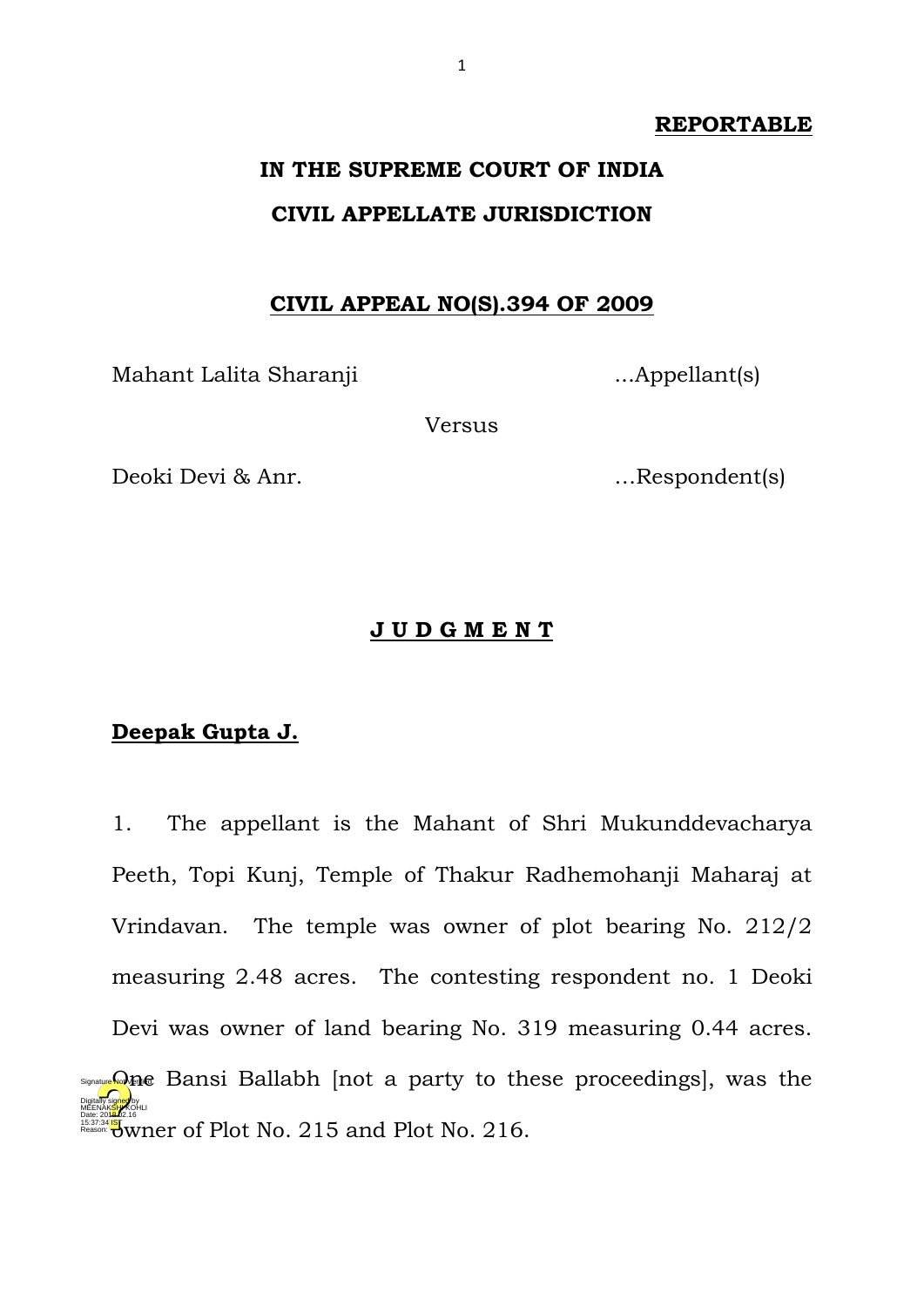2. Consolidation proceedings took place and during the course of these proceedings, the appellant was allotted a portion of Plot No. 212/2, a portion of Plot No. 215 and a portion of Plot No. 216. A portion of Plot No. 212/2, adjoining the road, was treated as *bachat land* for use by the Gaon Sabha. It is pertinent to mention that one Premwati (not a party to these proceedings), was also allotted a very small portion of Plot No. 212/2. The land reserved as *bachat land* for use by the Gaon Sabha and the land allotted to Premwati adjoined the Vrindavan Chatikara main road. Deoki Devi was also allotted a portion of Plot No. 215 measuring 0.18 acres. The appellant did not challenge the allotment of land to the Gaon Sabha [*bachat land*] or the allotment of land to Premwati.

3. Bansi Ballabh, owner of Plot No. 215 and Plot No. 216, filed an appeal challenging the allotment of 0.18 acres of land in Plot No. 215 in favour of Deoki Devi. It would be pertinent to mention that the present appellant was not a party to those proceedings. The Settlement Officer, Consolidation allowed the appeal filed by Bansi Ballabh on 27.08.1981. However, the Settlement Officer, Consolidation did not limit the appeal to the claim against Deoki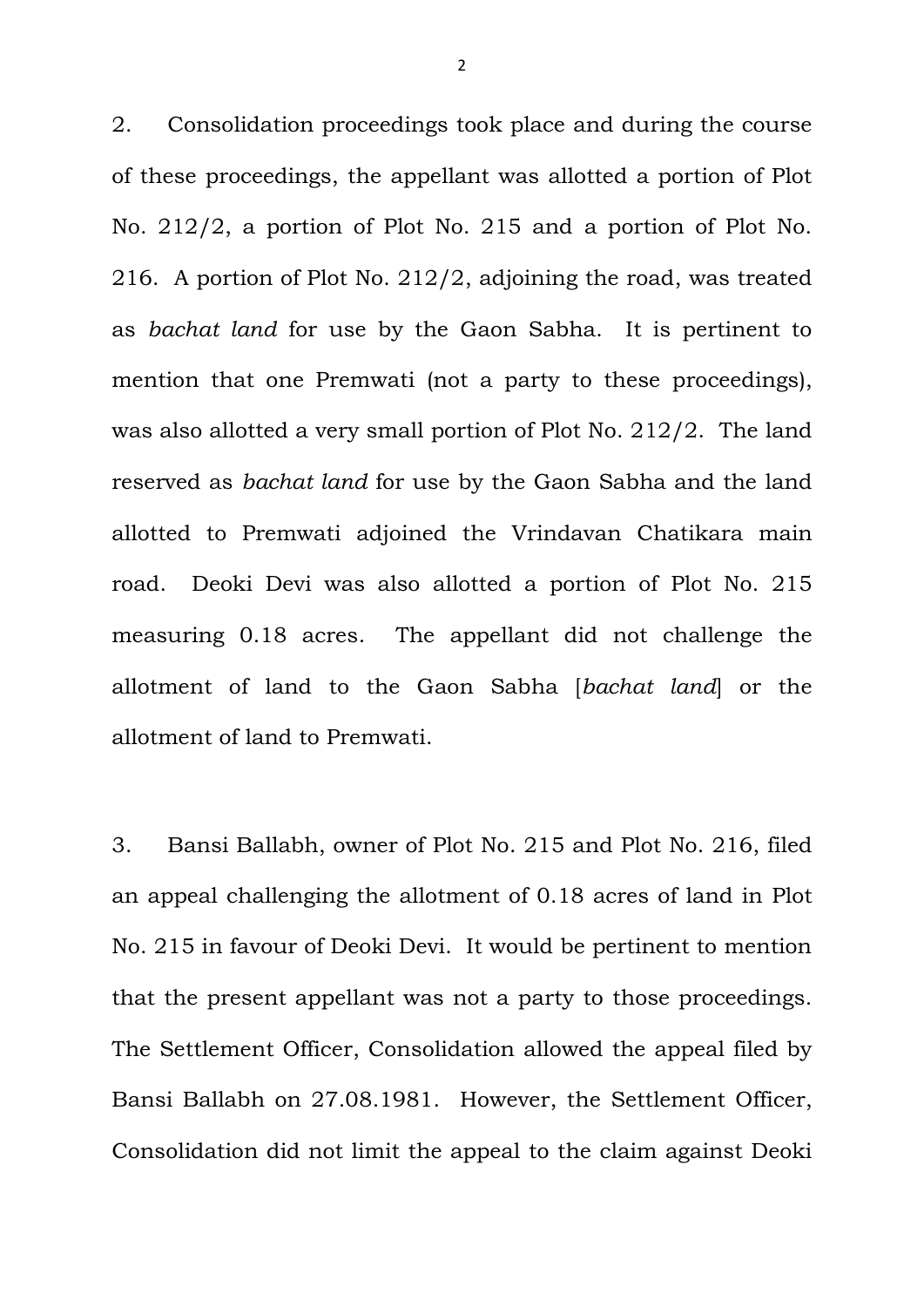Devi only. He ordered amendment of the holding table and now Deoki Devi, who had been allotted land in Plot No. 215, was allotted 0.17 acres of land in Plot No. 212/2, adjoining the Vrindavan Chatikara main road. The holding of the appellant [though he was not a party to the proceedings] was also changed and 0.39 acres of land allotted to him in Plot No. 215 and 0.36 acres of land in Plot No. 216, were taken away and he was again granted 0.66 acres of land in Plot No. 212/2 in addition to what was already allotted to him. As far as the *bachat land* was concerned, that was changed from Plot No. 212/2 to the northeast corner of Plot No. 216 measuring 0.62 acre. The appellant claims that he was unaware of this order since he was not a party to the appeal filed by Bansi Ballabh.

4. The appellant filed a restoration application before the Settlement Officer, Consolidation and, at the same time, filed a revision petition before the Deputy Director, Consolidation against the order dated 27.08.1981. The restoration application was dismissed by the Settlement Officer, Consolidation mainly on the ground that since the appellant had not challenged the reduction of his holding in Plot No. 212/2 in the first round of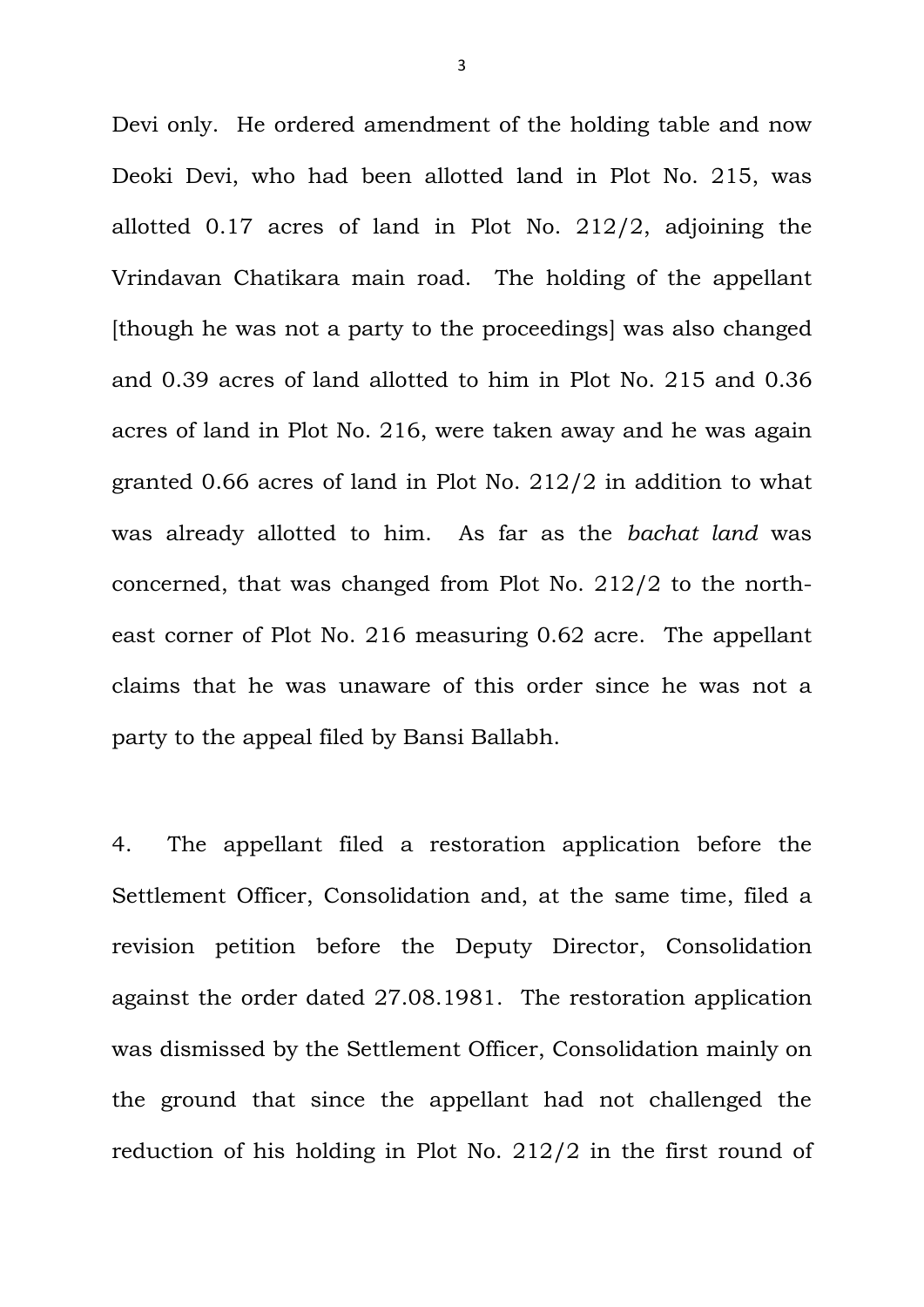consolidation proceedings wherein the front portion of his plot had been reserved as *bachat land* for use by the Gaon Sabha, he was not entitled to challenge the same in the second round. However, the Deputy Director, Consolidation allowed the revision filed by the appellant on 13.12.1983. Before the Deputy Director, Consolidation, Bansi Ballabh, Hari Vallabh, Deoki Devi and the Gaon Sabha were all parties. Premwati was also made a party to the proceedings subsequently. Notices were sent but the respondent Deoki Devi and Premwati were proceeded ex parte and the revision was allowed. By the amended table of holding, the appellant was allotted Plot No. 212/2, which was his original holding and both Premwati and Deoki Devi were allotted land in Plot No. 216.

5. Thereafter, Premwati and Deoki Devi both filed restoration application before the Deputy Director, Consolidation, who rejected the same on the ground that both of them had been duly served. The Deputy Director, Consolidation also noted that Deoki Devi was not ready to take back her original plot i.e. Plot No. 319 and he upheld the allotment of land to her in Plot No. 216. Aggrieved, Deoki Devi filed a writ petition in the Allahabad High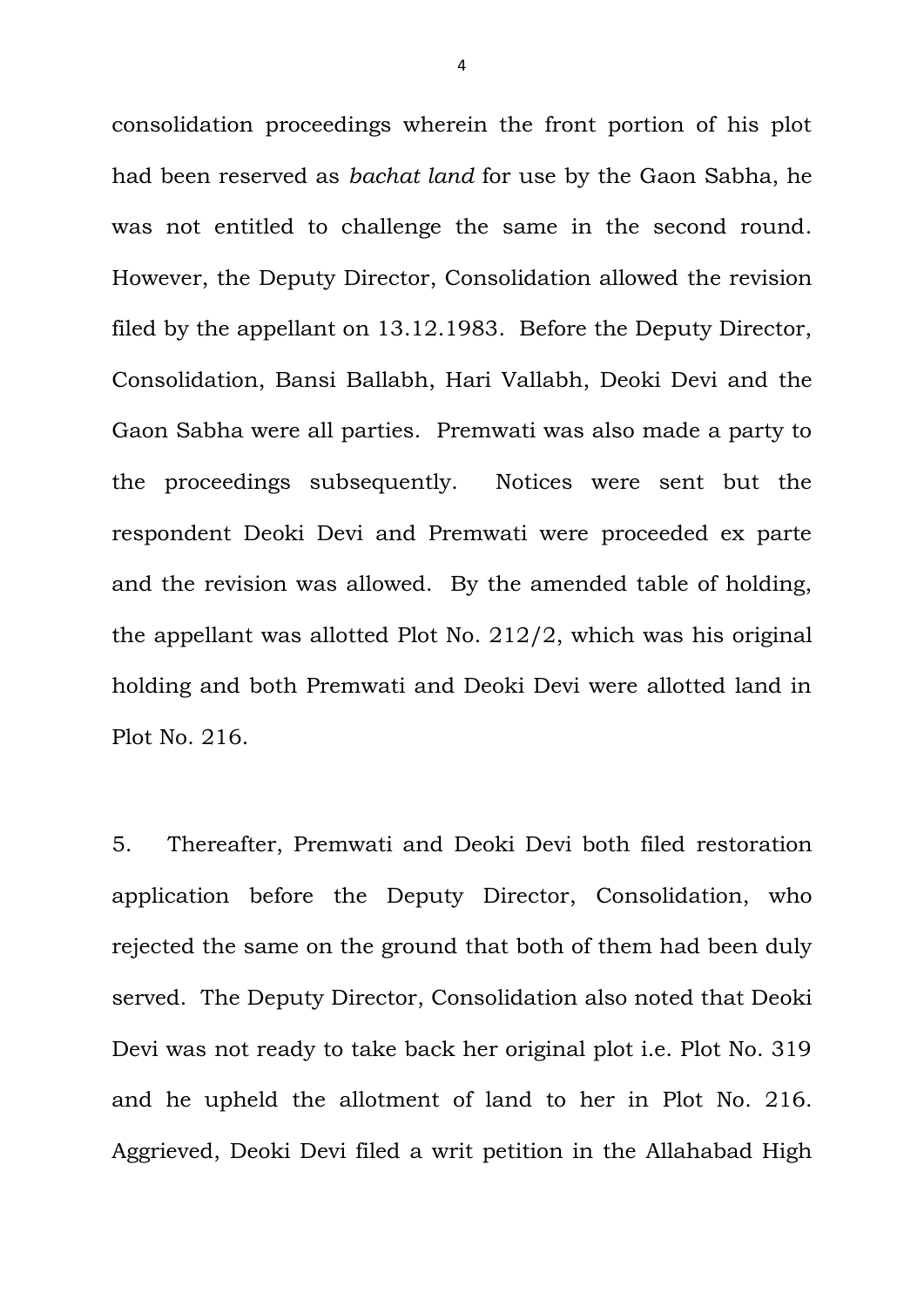Court, which was allowed by the impugned judgment mainly on the ground that since the appellant herein had accepted the allotment of front portion of Plot No. 212/2 to the Gaon Sabha and Premwati, he having lost title to the property could not object to the grant of the same to Deoki Devi especially since he has not filed an appeal against the original order.

6. We have heard learned counsel for the parties. The main contention urged on behalf of the appellant is that since the main portion of Plot No. 212/2 was reserved as *bachat land*, to be allotted to the Gaon Sabha, which the appellant could have also utilised, he had not objected to the same. It is submitted that in the appeal filed by Bansi Ballabh, the original order of allotment was virtually set aside and even the lands allotted to the appellant in Plot No. 215 and Plot No. 216 were taken back from him and thereafter, the Respondent No. 1, Deoki Devi was allotted the front portion of Plot No. 212/2 adjoining the road and this gave the appellant a fresh cause of action. It is also urged that in the writ petition filed by Deoki Devi she had made an averment on affidavit that she wants her original holding [obviously Plot No. 319] provided she is given compensation of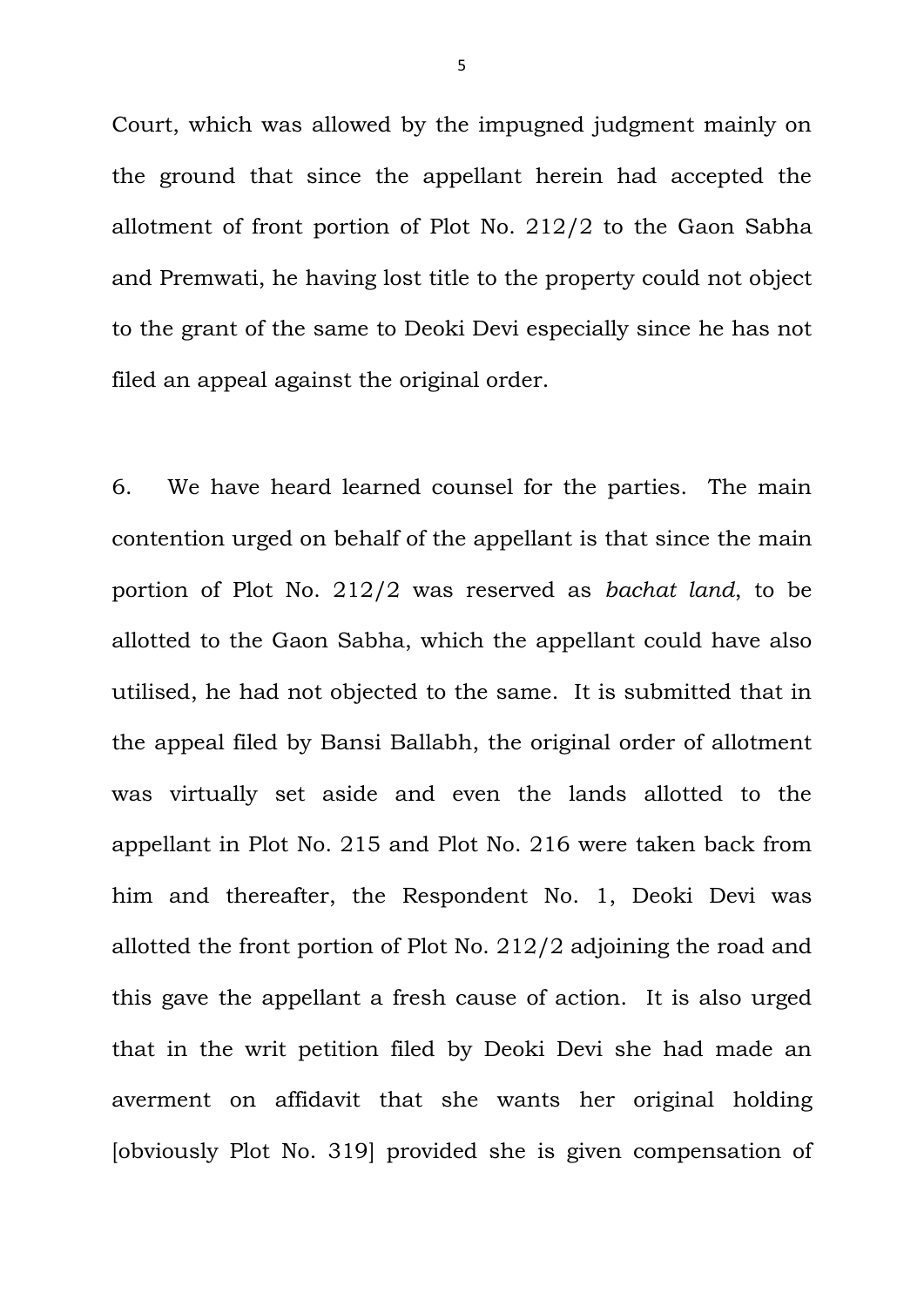Rs.20,000/-. Therefore, the writ court could not have granted relief to her beyond what she had prayed.

7. On the other hand, learned counsel for Respondent No.1, Deoki Devi, after referring to Section 9(2) and 11-A of the U.P. Consolidation of Holdings Act, 1953 (for short 'the Consolidation Act'), submits that once the appellant had accepted the original order, he was no longer the owner of the land and he could not challenge the subsequent order.

8. Section 9(2) of the Consolidation Act provides that any person to whom notice has been sent under Section 9(1), has to file objections before the Assistant Consolidation Officer within a period of 21 days from the date of receipt of the notice. Section 11-A of the Consolidation Act provides that no question in respect of claims to land etc. relating to a consolidation area which might or ought to have been raised under Section 9(2) and were not raised at that stage, can be permitted to be raised or heard at subsequent stage of consolidation proceedings. The purpose of these two provisions is to ensure that when a draft scheme is prepared or notice of allotment of land is issued, then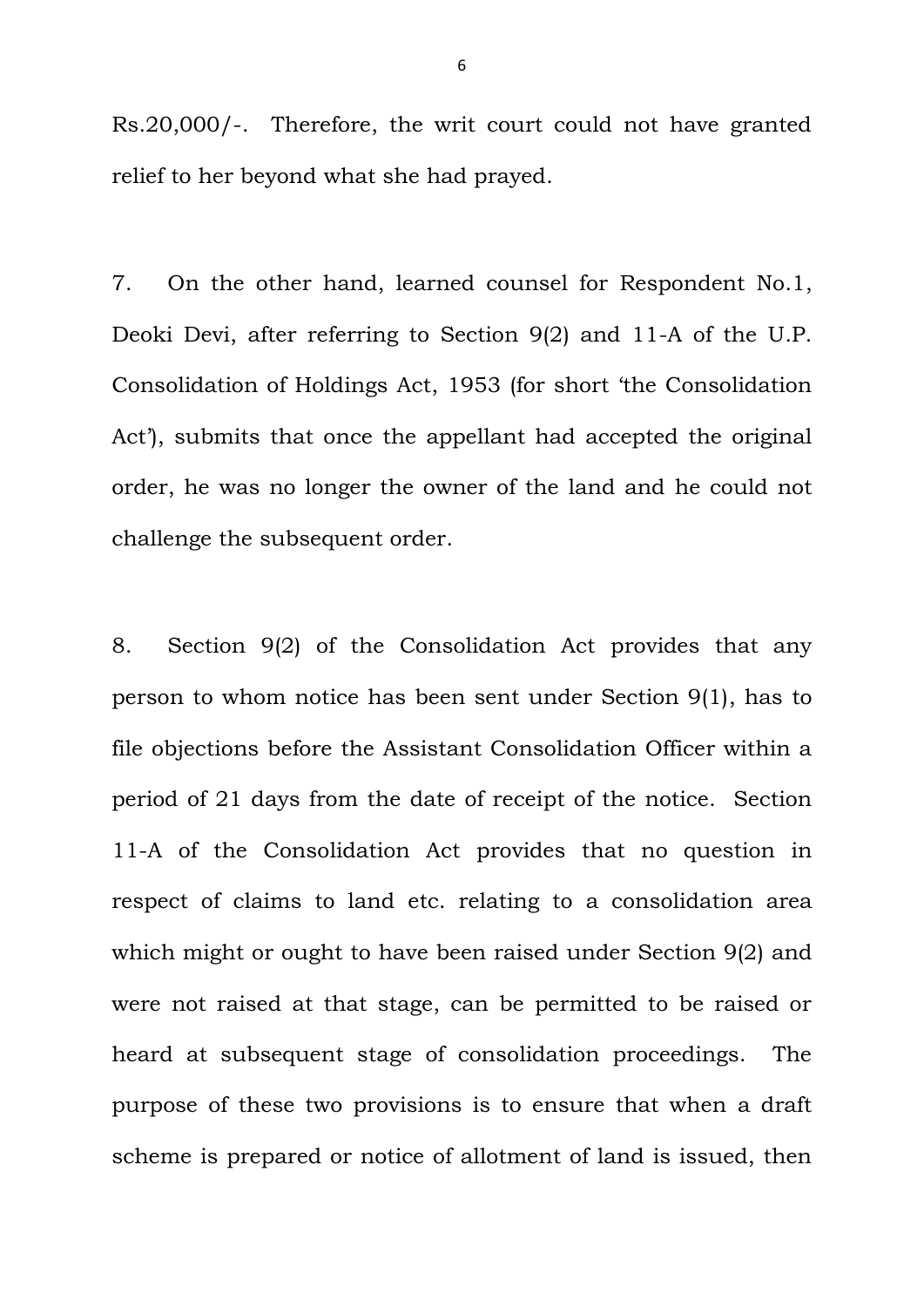if a person has any objection to the same, he must file his objection at that stage and if he does not file the same, he cannot be permitted to raise these objections at a later stage. This is a well settled position of law.

9. Each case has to be decided on its own facts. In the present case, the appellant had not objected to grant of a very small portion of land to Premwati and allotment of the front portion of the land as *bachat land* to be used by the Gaon Sabha. In this case, Bansi Ballabh, owner of Plot No. 215 and Plot No.216, filed appeal. Though this appeal was limited to challenging the allotment made to Deoki Devi, the Settlement Officer, Consolidation, while allowing the appeal, virtually nullified the original consolidation order and took away the land allotted to the appellant in Plot No. 215 and Plot No. 216 and re-allotted him his land in Plot No. 212/2, allotted land to the Gaon Sabha in Plot No. 216 and allotted the front portion of the land in Plot No. 212/2 to Premwati and Deoki Devi. We have perused the map [Annexure P-6] and from this it is clear that the appellant would have had access to the road when the land was allotted to the Gaon Sabha as *bachat land*. The appellant could have also used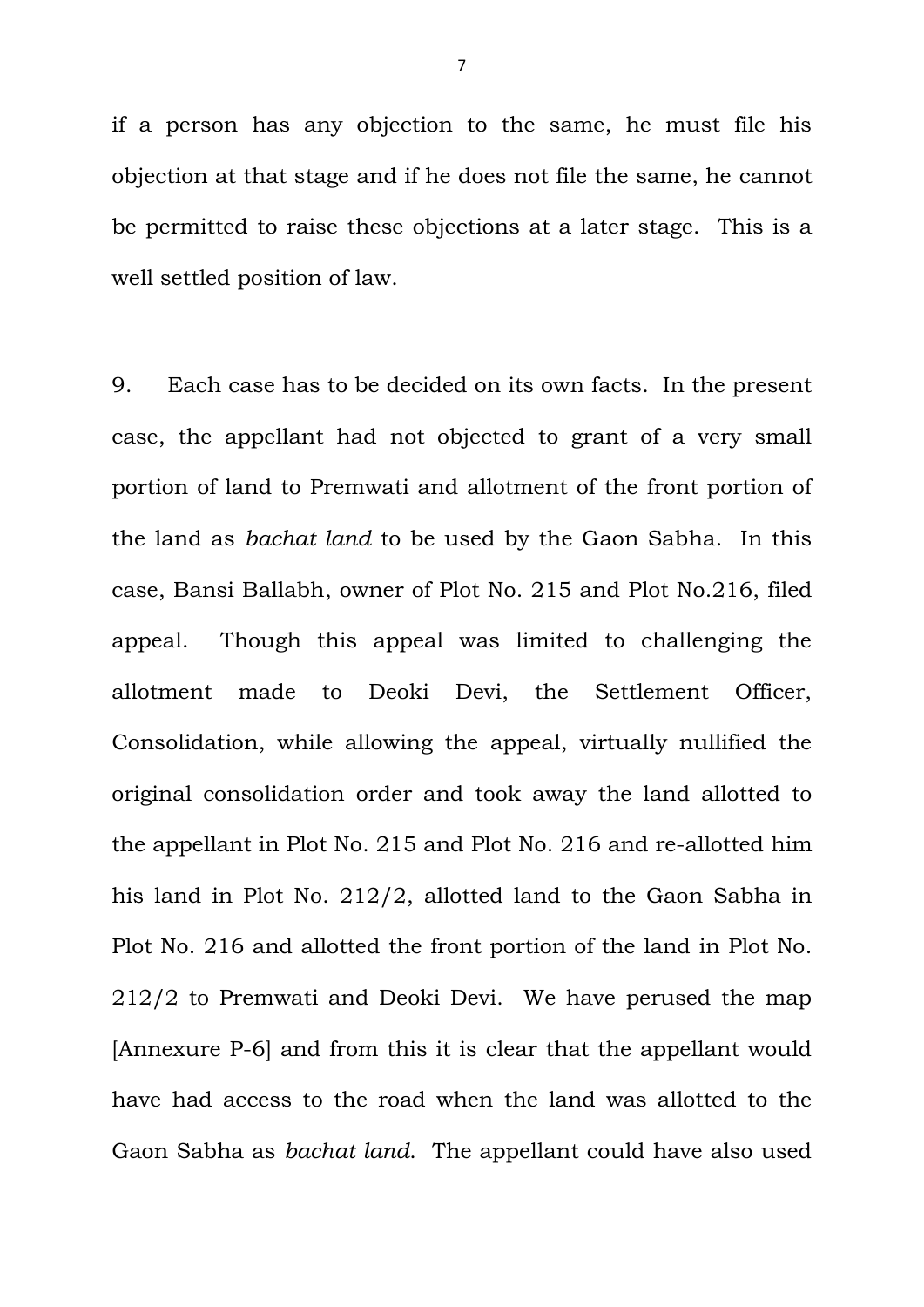the land and his access to the road would not have been affected, had that portion of the land been not allotted to Deoki Devi. This order virtually nullified the earlier order and, therefore, the appellant was well within his rights to challenge the order passed by the Settlement Officer, Consolidation in the appeal filed by Bansi Ballabh. It is well settled position of law that if an order adversely affects any party, he has a right to challenge it. The appellant was not a party to the appeal filed by Bansi Ballabh, but by the order passed by the Settlement Officer, Consolidation in the appeal filed by Bansi Ballabh, the appellant was virtually denied access to the road. Therefore, the Deputy Director, Consolidation was justified in entertaining the revision filed by the appellant herein and making re-allotments, as indicated hereinabove.

10. It has been contended by the appellant that the original holding of Deoki Devi in Plot No. 319 was almost 2 kilometres away. It may be true that she has been allotted a smaller portion of land but the purpose of the Consolidation Act is to prevent fragmentation of a holding and to have one common holding. The Deputy Director, Consolidation rightly allowed the revision.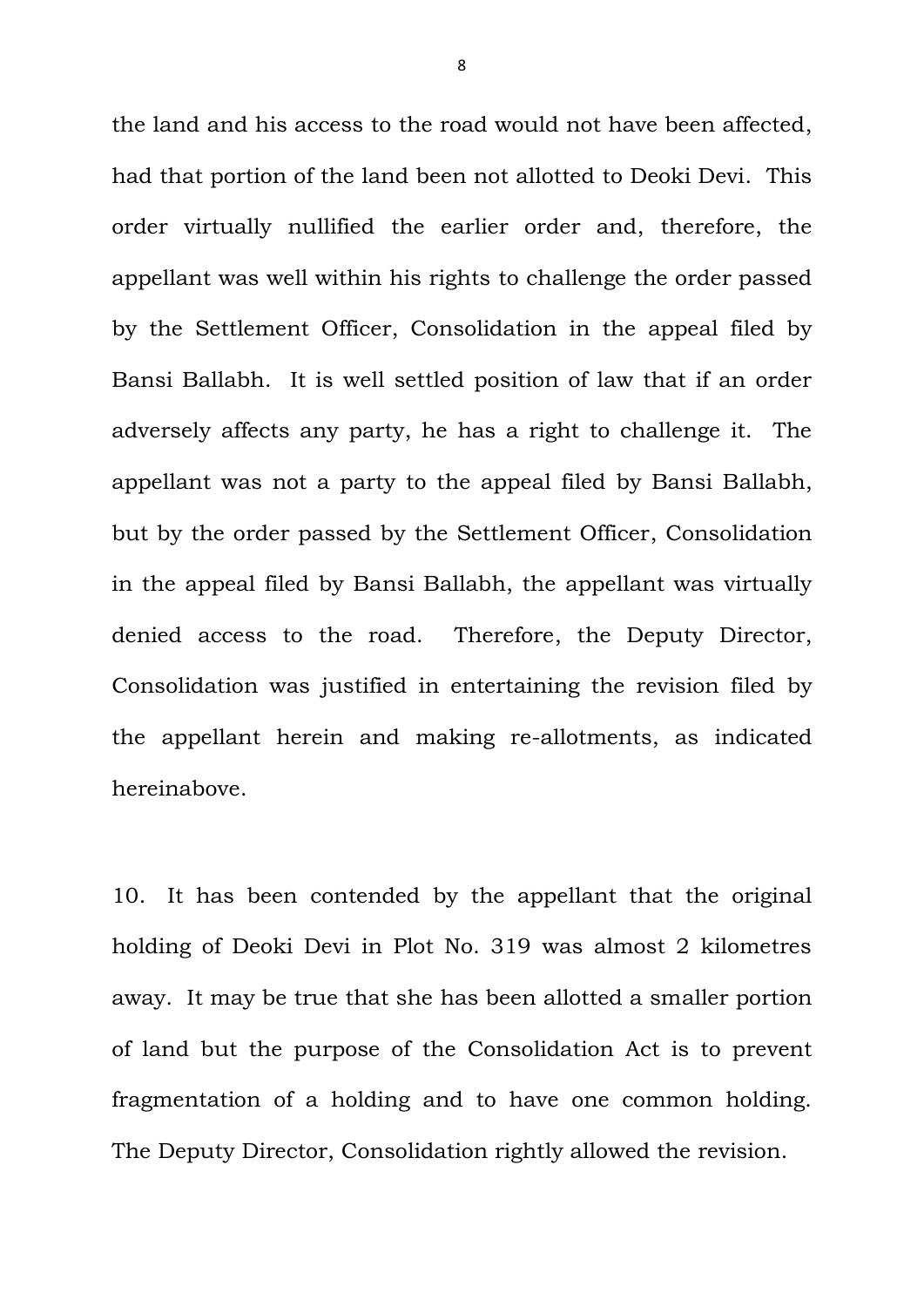11. We are of the considered view that the High Court erred in holding that the appellant had no right to challenge the order of the Settlement Officer, Consolidation in the appeal filed by Bansi Ballabh because he had not challenged the original order in original proceedings whereby the front portion of the land was treated as *bachat land*. As we have pointed out above, the second order virtually nullified the earlier order and this gave a fresh cause of action to the appellant and he could challenge the same. As far as Premwati is concerned, she did not challenge the order passed by the Deputy Director, Consolidation. We also find that the writ court did not take into consideration the averments made in Para 23 of the writ petition wherein Deoki Devi had prayed that she should be re-allotted Plot No. 319 and granted Rs.20,000/- as compensation for the construction she had raised in Plot No. 212/2.

12. In view of the above discussion, we set aside the order of the High Court and restore the order passed by the Deputy Director, Consolidation.

13. The respondent, Deoki Devi is directed to remove the entire construction at her own cost and hand over vacant and peaceful

9